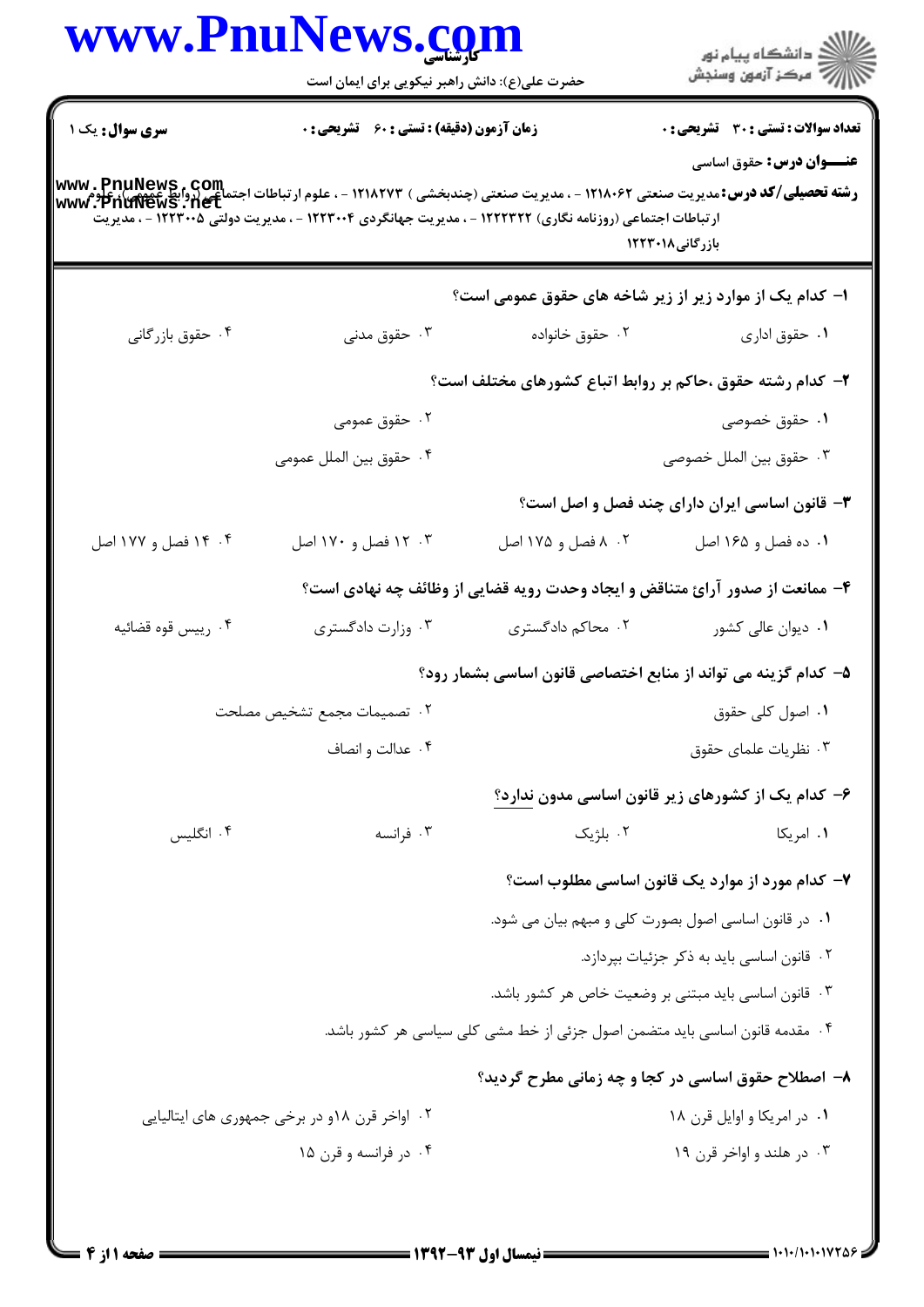|                        | www.PnuNews.com                               |                                                                                                           |                                                                                                                                                                                                                       |
|------------------------|-----------------------------------------------|-----------------------------------------------------------------------------------------------------------|-----------------------------------------------------------------------------------------------------------------------------------------------------------------------------------------------------------------------|
|                        | حضرت علی(ع): دانش راهبر نیکویی برای ایمان است |                                                                                                           |                                                                                                                                                                                                                       |
| <b>سری سوال : ۱ یک</b> | زمان آزمون (دقیقه) : تستی : ۶۰٪ تشریحی : ۰    |                                                                                                           | <b>تعداد سوالات : تستی : 30 ٪ تشریحی : 0</b>                                                                                                                                                                          |
|                        |                                               | ار تباطات اجتماعی (روزنامه نگاری) ۱۲۲۲۳۲۲ - ، مدیریت جهانگردی ۱۲۲۳۰۰۴ - ، مدیریت دولتی ۱۲۲۳۰۰۵ - ، مدیریت | <b>عنـــوان درس:</b> حقوق اساسی<br><b>رشته تحصیلی/کد درس:</b> مدیریت صنعتی ۱۲۱۸۰۶۲ - ، مدیریت صنعتی (چندبخشی ) ۱۲۱۸۲۷۳ - ، علوم ارتباطات اجتماعی (روابط عمومی)، علوم<br><b>www : PnuNews . net</b><br>بازرگانی۱۲۲۳۰۱۸ |
|                        |                                               |                                                                                                           | ۹- در کدام دوره فرد حق هیچ گونه اعتراض و عرض اندام در مقابل فرعون و امپراطور را <u>نداشت؟</u>                                                                                                                         |
|                        | ۰۲ دوره تمرکز با منشاء ماوراء الطبیعه         |                                                                                                           | ۰۱ دوره ابتدایی                                                                                                                                                                                                       |
|                        | ۰۴ دوره تقسیم طبقاتی                          |                                                                                                           | ٠٣ دوره نظام ادارى سازمان يافته                                                                                                                                                                                       |
|                        |                                               |                                                                                                           | ۱۰– بنظر مولف مناسب ترین واژه ،در حال حاضر برای گروه معینی که رکن اساسی یک دولت را تشکیل میدهد، چیست؟                                                                                                                 |
| ۰۴ ملت                 | ۰۳ قوم                                        | ۰۲ امت                                                                                                    | ۰۱ نژاد                                                                                                                                                                                                               |
|                        |                                               |                                                                                                           | 11– کدام دیدگاه تشکیل دولت را بیشتر مبنی بر دو خصیصه منطقی ضرورت اجتماعی و تعهد حقوقی توجیه می کند؟                                                                                                                   |
| ۰۴ دیدگاه جامعه شناسی  | ۰۳ دیدگاه فطری                                | ۰۲ دیدگاه اقتصادی                                                                                         | ۰۱ دیدگاه حقوقی                                                                                                                                                                                                       |
|                        |                                               |                                                                                                           | ۱۲- وقتی مرز بین دوکشور یک رودخانه عمیق و قابل کشتیرانی باشد ،تعیین مرز براساس کدام خط انجام می گیرد؟                                                                                                                 |
| ۰۴ خط میانه            | ۰۳ خط تالوگ                                   | ۰۲ خط منصف                                                                                                | ٠١ خط الراس                                                                                                                                                                                                           |
|                        |                                               |                                                                                                           | ۱۳- دولتها ًبراساس کدام سند ،حاکمیت تام و مطلق نسبت به فضای بالای قلمرو خود دارند؟                                                                                                                                    |
|                        | ۰۲ کنفرانس ۱۹۳۰لاهه                           |                                                                                                           | ۱. کنفرانس ۱۹۸۲ مونتگوبی                                                                                                                                                                                              |
|                        | ۰۴ کنفرانس ۱۹۶۰وین                            |                                                                                                           | ۰۳ کنفرانس ۱۹۴۴ شیکاگو                                                                                                                                                                                                |
|                        |                                               |                                                                                                           | ۱۴– کدام اندیشمند بهترین نوع حکومت را حکومت های مذهبی می داند؟                                                                                                                                                        |
| ۰۴ سنت اگوستن          | سنت توماكن $\cdot$                            | ۰۲ ارسطو                                                                                                  | ۰۱ منتسکیو                                                                                                                                                                                                            |
|                        |                                               |                                                                                                           | 1۵– حکومتها ازلحاظ طرز اداره به چه نوع حکومت هایی تقسیم می شوند؟                                                                                                                                                      |
| ۰۴ سیاسی و غیر سیاسی   | ۰۳ مدنی و غیر مدنی                            | ۰۲ دینی و غیر دینی                                                                                        | ۰۱ آزاد و تحمیلی                                                                                                                                                                                                      |
|                        |                                               |                                                                                                           | ۱۶– بطور کلی کدام کشورها معرف مکتب اصالت جامعه هستند؟                                                                                                                                                                 |
| ۰۴ کشورهای غربی        | ۰۳ کشورهای اسلامی                             | ۰۲ کشورهای کمونیستی                                                                                       | ۰۱ کشورهای لیبرالیستی                                                                                                                                                                                                 |
|                        |                                               |                                                                                                           | ۱۷– اعضای حقوقدان شورای نگهبان چگونه انتخاب می شوند؟                                                                                                                                                                  |
|                        | ۰۲ توسط رهبری                                 |                                                                                                           | ۰۱ با معرفی قوه قضائیه و رای مجلس                                                                                                                                                                                     |
|                        | ۰۴ مستقیما با رای مجلس                        |                                                                                                           | ۰۳ قوه قضائيه                                                                                                                                                                                                         |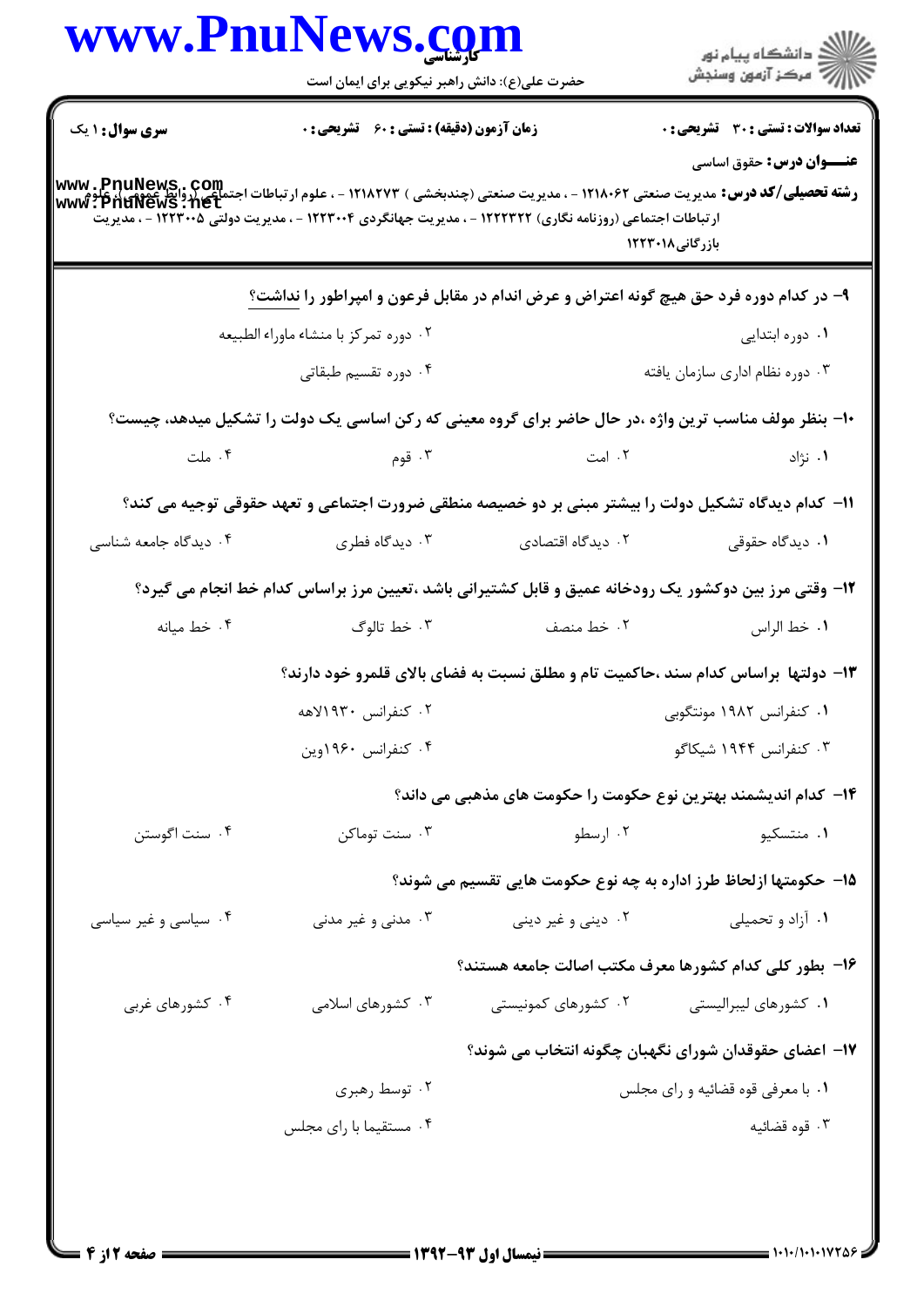| www.PnuNews.com        |                                                                                                                                                                                                                                                                              |                                                                   | ر<br>دانشڪاه پيام نور)<br>ا∛ مرڪز آزمون وسنڊش          |  |  |
|------------------------|------------------------------------------------------------------------------------------------------------------------------------------------------------------------------------------------------------------------------------------------------------------------------|-------------------------------------------------------------------|--------------------------------------------------------|--|--|
|                        | حضرت علی(ع): دانش راهبر نیکویی برای ایمان است                                                                                                                                                                                                                                |                                                                   |                                                        |  |  |
| <b>سری سوال : ۱ یک</b> | <b>زمان آزمون (دقیقه) : تستی : 60 گشریحی : 0</b>                                                                                                                                                                                                                             |                                                                   | <b>تعداد سوالات : تستی : 30 ٪ تشریحی : 0</b>           |  |  |
|                        |                                                                                                                                                                                                                                                                              |                                                                   | <b>عنـــوان درس:</b> حقوق اساسی                        |  |  |
|                        | <b>رشته تحصیلی/کد درس:</b> مدیریت صنعتی ۱۲۱۸۰۶۲ - ، مدیریت صنعتی (چندبخشی ) ۱۲۱۸۲۷۳ - ، علوم ارتباطات اجتماعی (روابط عمومی)، علوم<br><b>www : PnuNews . net</b><br>ار تباطات اجتماعی (روزنامه نگاری) ۱۲۲۲۳۲۲ - ، مدیریت جهانگردی ۱۲۲۳۰۰۴ - ، مدیریت دولتی ۱۲۲۳۰۰۵ - ، مدیریت |                                                                   |                                                        |  |  |
|                        |                                                                                                                                                                                                                                                                              |                                                                   | بازرگانی۱۲۲۳۰۱۸                                        |  |  |
|                        |                                                                                                                                                                                                                                                                              | 1۸– هدف اصلی تاسیس مجمع تشخیص مصلحت نظام چیست؟                    |                                                        |  |  |
|                        | ۰۲ تصويب قانون                                                                                                                                                                                                                                                               |                                                                   | ٠١. حل اختلاف قوا                                      |  |  |
|                        | ۰۴ حل اختلاف مجلس و شورای نگهبان                                                                                                                                                                                                                                             |                                                                   | ۰۳ مشورت به رهبری                                      |  |  |
|                        | ۱۹- اصلاحات جزئی در خطوط مرزی کشور با رعایت مصالح کشور و شرایط آن باید به تصویب چه تعدادی از نمایندگان مجلس                                                                                                                                                                  |                                                                   |                                                        |  |  |
|                        |                                                                                                                                                                                                                                                                              |                                                                   | برسد؟                                                  |  |  |
| ۰۴ حداقل چهار پنجم     | ۰۳ حداقل سه چهارم                                                                                                                                                                                                                                                            | ۰۲ دوسوم                                                          | ۰۱ یک سوم                                              |  |  |
|                        | +۲- رسیدگی به اتهام رئیس جمهور ،معاون او و وزیران در مورد جرایم عادی در چه مرجعی انجام می گیرد؟                                                                                                                                                                              |                                                                   |                                                        |  |  |
|                        | ۰۲ دادگاه های عمومی دادگستری                                                                                                                                                                                                                                                 |                                                                   | ٠١. دادگاه های انقلاب                                  |  |  |
|                        | ۰۴ دادگاه های ویژه جرایم کارکنان دولت                                                                                                                                                                                                                                        |                                                                   | ۰۳ دادگاه های ویژه و خاص                               |  |  |
|                        |                                                                                                                                                                                                                                                                              | <b>۲۱</b> - نظارت بر حسن اجرای قوانین از وظائف کدام مرجع است؟     |                                                        |  |  |
| ۰۴ شورای نگهبان        | ۰۳ قوه مجريه                                                                                                                                                                                                                                                                 | ۰۲ قوه مقننه                                                      | ٠١ قوه قضائيه                                          |  |  |
|                        | ۲۲– کدام مرجع به دعاوی مردم با دولت ،سازمانها و ارگانهای دولتی و مامورین دولتی در ارتباط با وظائف اداری آنان رسیدگی                                                                                                                                                          |                                                                   | می کند؟                                                |  |  |
| ۰۴ دیوان عالی کشور     | ۰۳ دیوان عدالت اداری                                                                                                                                                                                                                                                         | ٠٢ كميسيون اصل نود                                                | ٠١ ديوان محاسبات                                       |  |  |
|                        |                                                                                                                                                                                                                                                                              |                                                                   | <b>33- عزل و نصب رئیس صدا و سیما با چه مرجعی است</b> ؟ |  |  |
|                        | ۰۲ رئیس جمهور                                                                                                                                                                                                                                                                |                                                                   | ۰۱ رهبری                                               |  |  |
|                        | ۰۴ شورای عالی انقلاب فرهنگی                                                                                                                                                                                                                                                  | ۰۳ شورای نظارت بر صدا و سیما                                      |                                                        |  |  |
|                        |                                                                                                                                                                                                                                                                              | ۲۴- کدام یک از افراد زیر از اعضای شورای عالی امنیت ملی نمی باشند؟ |                                                        |  |  |
|                        | ۰۲ رئیس سازمان بازرسی کل کشور                                                                                                                                                                                                                                                |                                                                   | ۰۱ روسای قوای سه گانه                                  |  |  |
|                        | ۰۴ رییس ستاد فرماندهی نیروهای مسلح                                                                                                                                                                                                                                           |                                                                   | ۰۳ وزير امورخارجه                                      |  |  |